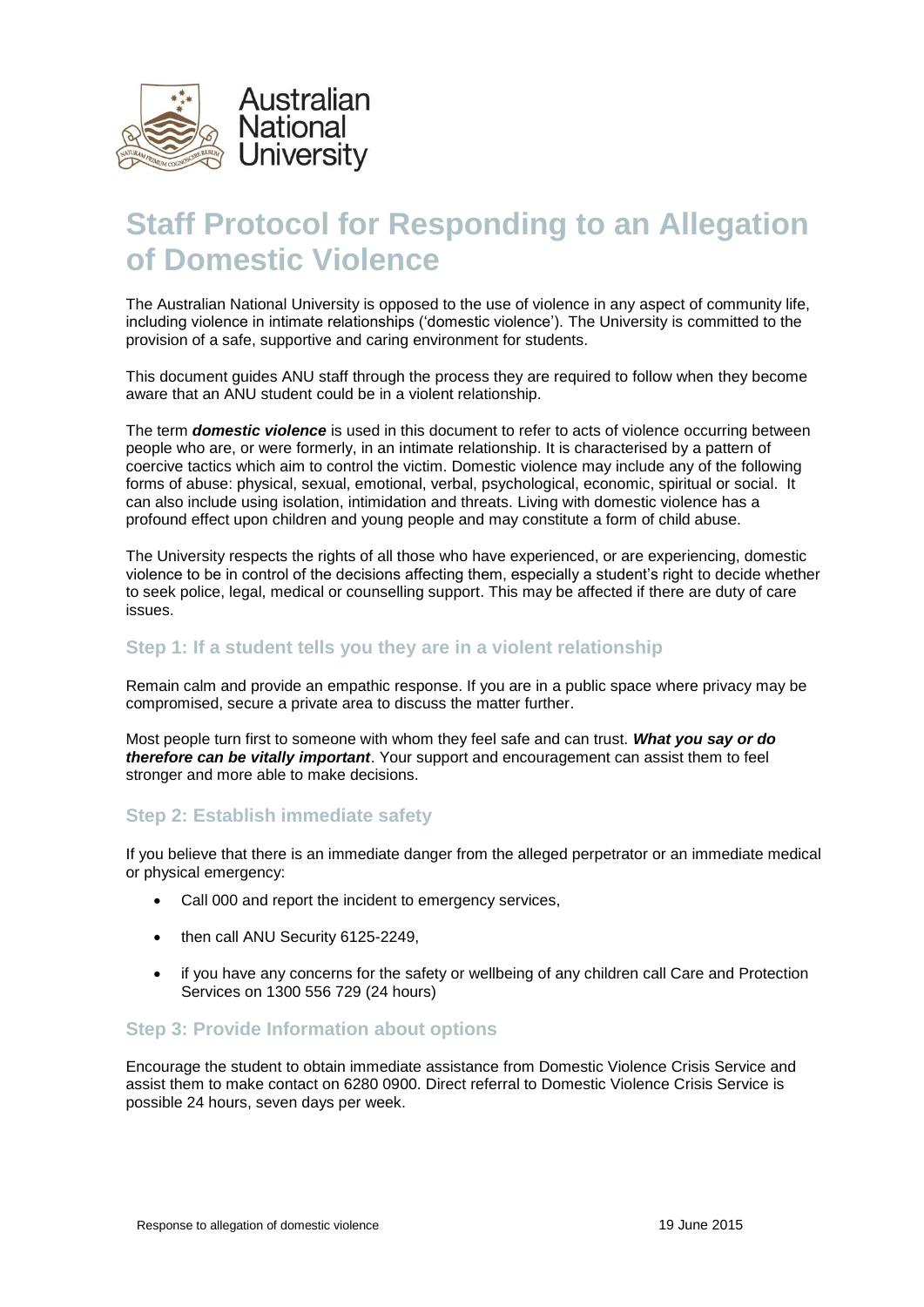**Domestic Violence Crisis Service (DVCS)** tel: 6280 0900 has expertise in working with people who are victims of domestic violence. This support includes:

- Crisis intervention and telephone support 24 hours/ 7days a week.
- Information about keeping safe and developing safety plans.
- Referral for women, men and young people.
- Facilitation of access to safe accommodation i.e. refuges, motels.
- Information about legal options and protection orders.
- Court support for those who have been subjected to violence.
- Support for supervisors, friends and family of those affected by domestic violence.

The student or the support person can use the Service anonymously and without reporting the domestic violence to the police. The service is free and confidential.

If the student does not want immediate contact with Domestic Violence Crisis Service, provide printed information and contact details of the service: [www.dvcs.org.au](http://www.dvcs.org.au/index.php)

#### **Counselling**

The ANU Counselling Centre also provides counselling and referral for students who have experienced domestic violence. Contact: 6125 2442

#### **Legal Support**

The decision to proceed with making a complaint to the police or applying to the courts for a protection order is the decision of the student who has experienced the domestic violence. The exception to this is if there is an immediate safety risk to the student or someone else. In this case call 000. Encourage the student to contact DVS (6280 0900) if they wish to apply for a protection order.

To contact the Australian Federal Police for non-urgent matters call 131 444

If the domestic violence has occurred in NSW call NSW Police - 1800 725 631 (for interstate callers)

#### **Medical Support:**

### **In case of immediate medical emergency call 000**

Communicate the importance of medical attention to the student if they present with an injury or report a medical or physical concern.

The ANU Health Centre can assist with medical care and referral between 9am – 4.45pm, Monday to Friday. Tel: 6125 3598

Alternatively, support the student to attend the Canberra Hospital Emergency Department, or contact their Medical General Practitioner.

### **Step 4: Provide printed information containing referral numbers for assistance**

Even if the student does not want assistance at this time, provide printed referral information whenever possible.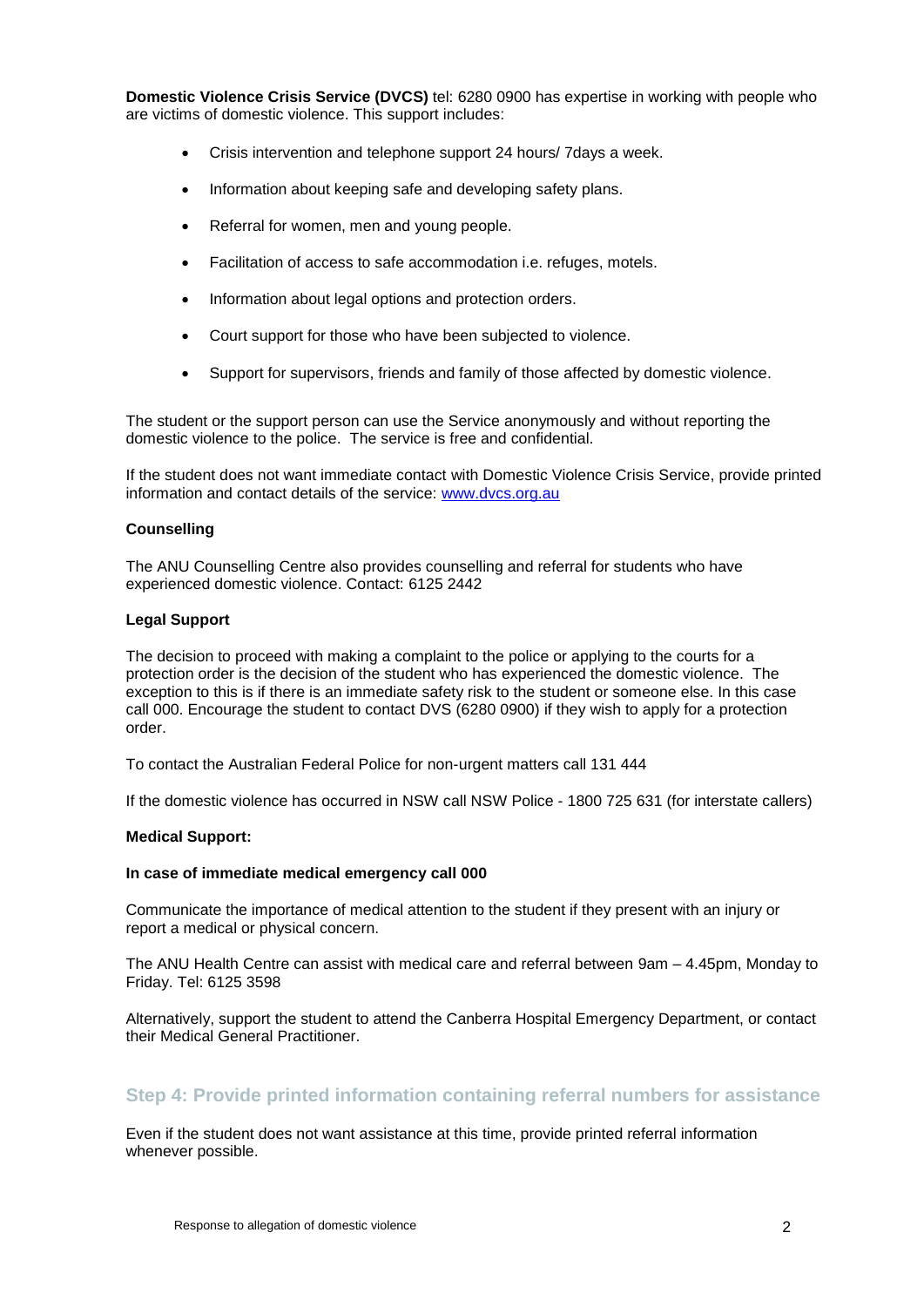# **Step 5: Proceed to ANU Critical Incident Protocol**

If the nature of the disclosure is also considered a "critical incident' such as a traumatic event, or the threat of such which causes extreme stress, fear or injury inform the student that you are required to report the incident to ANU Security and the Registrar Student Life. Request permission from the student to release their name and contact details to ANU Security and the Registrar. The Registrar will ensure the University follows up with the student regarding their support needs. If the student does not give their permission you must not release their name and contact details unless there is a threat to the safety of the individual or others.

If there are no immediate safety issues and you do not have permission to release their personal contact and identifying details, then inform the student that you will report the incident to ANU Security and the Registrar, Student Life with no contact or personal identification details. The report will be used for statistical purposes and contains only the nature of the incident and the location and date of occurrence. If there is a threat to safety of the individual or others dial 000, call ANU Security and then proceed as outlined in the Critical Incident Policy. [https://policies.anu.edu.au/ppl/document/ANUP\\_002607](https://policies.anu.edu.au/ppl/document/ANUP_002607)

## **Step 6: Debriefing**

Debriefing for any staff member or student responding to an allegation of sexual assault is available through the ANU Counselling Centre, Advisor to Staff and the Employee Assistance Program. See contact details below.

# **What to do if the student has** *not* **told you they are in a violent relationship, but you are aware of the violence.**

If you approach the student it is helpful if:

- they are alone and it is safe for them to speak.
- you approach them in a sensitive way. For example say something like: "I am worried about you because I have noticed…" to start the conversation.
- respect their decision if they do not want to talk about the violence. They may not be ready to talk, they may be fearful of talking or feel ashamed. It may take some time for them to feel comfortable and safe to talk about domestic violence.
- contact Domestic Violence Crisis Service on 6280 0900 for advice on how to approach the conversation.

# **Support at the University**

**ANU Security: 6125-2249**

**Registrar, Student Life: 0434 689 904**

**ANU Health Centre: 6125-3598** 

**ANU Counselling Centre: 6125-2442** 

**Heads of Residential Halls and Colleges: for students who live on campus**

**Dean of Students: 6125-4184 E: dean.students@anu.edu.au**

**PARSA: 6125-4187; ANUSA 6125-2444 Legal Officer: 6125-2442 E: sa.legal@anu.edu.au** Legal support for students